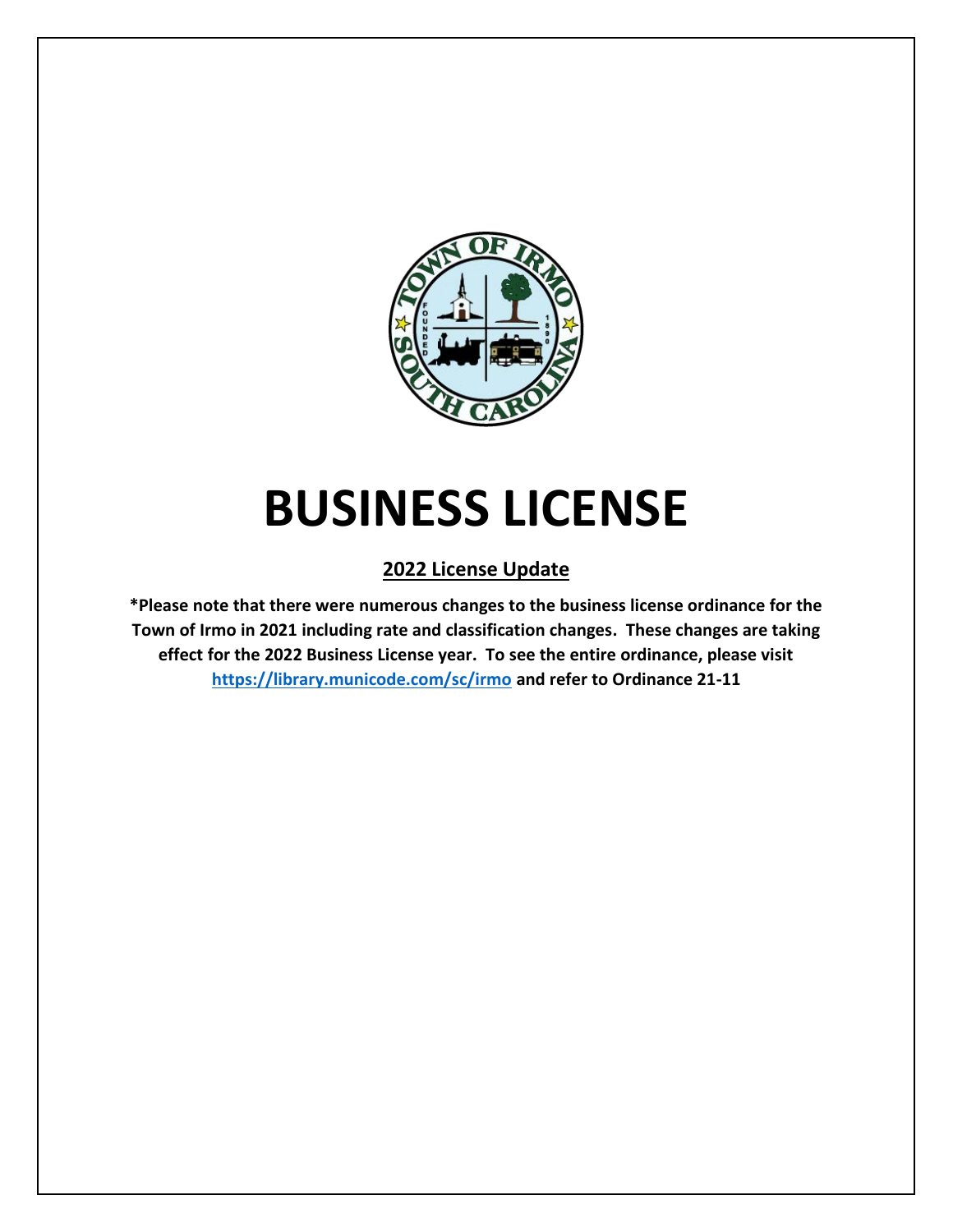#### **APPENDIX A: BUSINESS LICENSE RATE SCHEDULE**

#### **FOR IN-TOWN BUSINESSES ONLY**

|                   | INCOME: \$0 - \$2,000                      | <b>INCOME OVER \$2,000</b>           |
|-------------------|--------------------------------------------|--------------------------------------|
| <b>RATE CLASS</b> | <b>BASE RATE</b>                           | RATE PER \$1,000 OR FRACTION THEREOF |
| 1                 | \$35.00                                    | \$0.90                               |
| $\overline{2}$    | \$40.00                                    | \$1.00                               |
| 3                 | \$45.00                                    | \$1.10                               |
| 4                 | \$50.00                                    | \$1.20                               |
| 5                 | \$55.00                                    | \$1.30                               |
| 6                 | \$60.00                                    | \$1.40                               |
| 7                 | \$65.00                                    | \$1.50                               |
| 8.1               | \$30.00                                    | \$1.00                               |
| 8.2               | Set by state statute                       |                                      |
| 8.3               | <b>MASC Telecommunications</b>             |                                      |
| 8.4               | <b>MASC Insurance</b>                      |                                      |
| 8.51              | $$12.50 + $12.50$ per machine              |                                      |
| 8.52              | $$12.50 + $180.00$ per machine             |                                      |
| 8.6               | \$50.00 plus \$5.00 -OR- \$12.50 per table | \$1.75                               |
| 9.3               | \$200.00                                   | \$0.65                               |
| 9.41              | \$50.00                                    | \$1.75                               |

## **OUT-OF-TOWN BUSINESSES / NON-RESIDENT RATES**

Unless otherwise specifically provided, all taxes and rates shall be **doubled** for nonresidents and itinerants having no fixed principal place of business within the Municipality.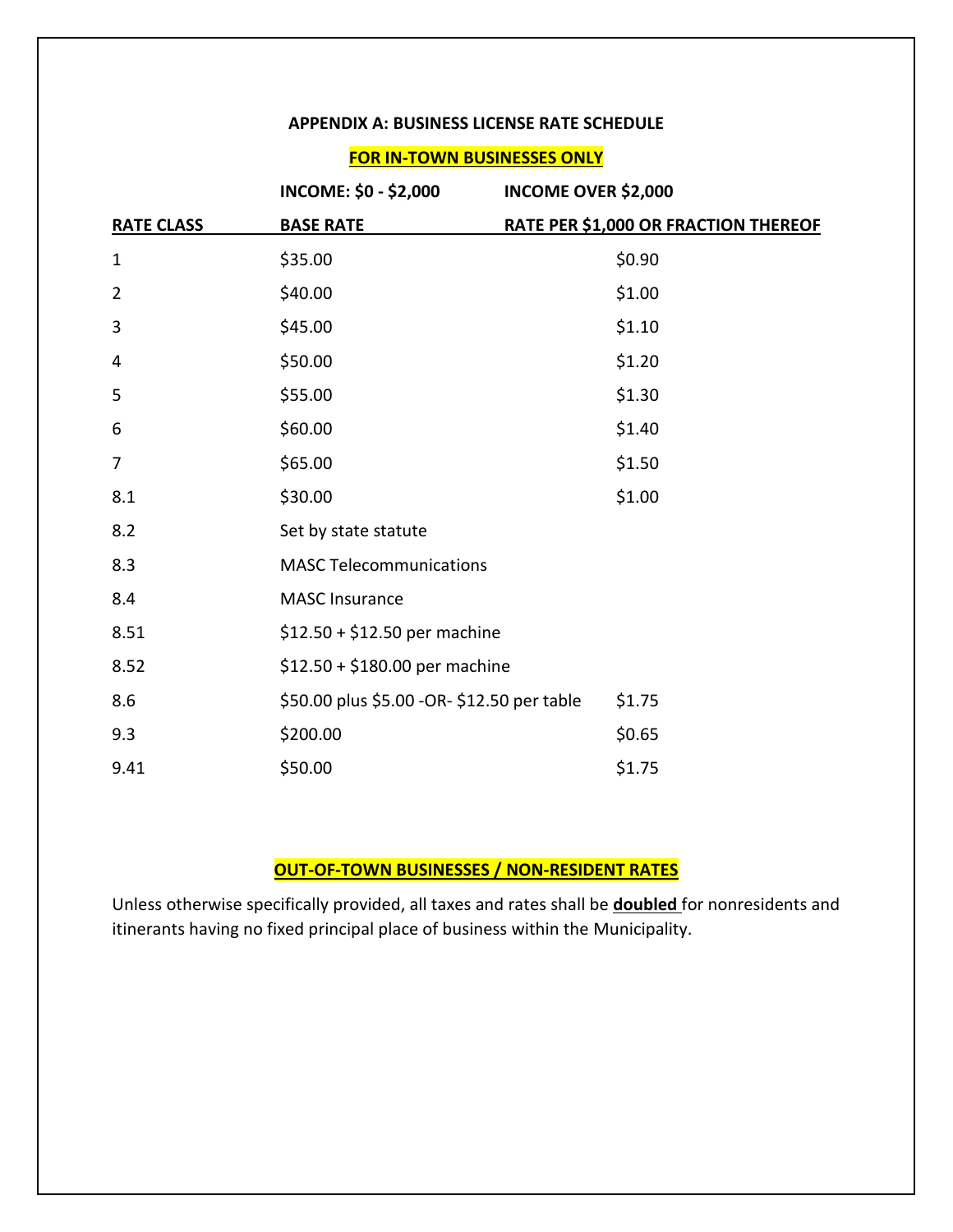#### **DECLINING RATES**

Declining Rates apply in all Classes for gross income in excess of \$1,000,000, unless otherwise specifically provided for in this ordinance.

| Gross Income in \$ Millions | Percent of Class Rate for each additional \$1,000 |
|-----------------------------|---------------------------------------------------|
| $0 - 1$                     | 100%                                              |
| $1 - 2$                     | 90%                                               |
| $2 - 3$                     | 80%                                               |
| $3 - 4$                     | 70%                                               |
| OVER <sub>4</sub>           | 60%                                               |

**EXAMPLE -** A grocery store has \$11,935,513 in gross income for the prior year. The license fee for a **Class 2\*** would be calculated as follows:

| On first | 2,000 $@$ (base tax)<br>\$ |                                        | $-$ \$ 40.00   |
|----------|----------------------------|----------------------------------------|----------------|
| On next  |                            | 998,000 @ 100% of \$1.00 per thousand  | $-$ \$ 998.00  |
| On next  |                            | 1,000,000 @ 90% of \$1.00 per thousand | $-$ \$ 900.00  |
| On next  |                            | 1,000,000 @ 80% of \$1.00 per thousand | $-$ \$ 800.00  |
| On next  |                            | 1,000,000 @ 70% of \$1.00 per thousand | $-$ \$ 700.00  |
| On next  |                            | 7,935,513 @ 60% of \$1.00 per thousand | $-$ \$4,761.31 |
|          |                            |                                        |                |

 $$11,935,513$  = \$8,199.31

**\* NOTE EXAMPLE IS BASED ON A CLASS 2 RATE SCHEDULE**

\_\_\_\_\_\_\_\_\_\_\_\_\_\_\_\_\_\_\_\_\_\_\_\_\_\_\_\_\_\_\_\_\_\_\_\_\_\_\_\_\_\_\_\_\_\_\_\_\_\_\_\_\_\_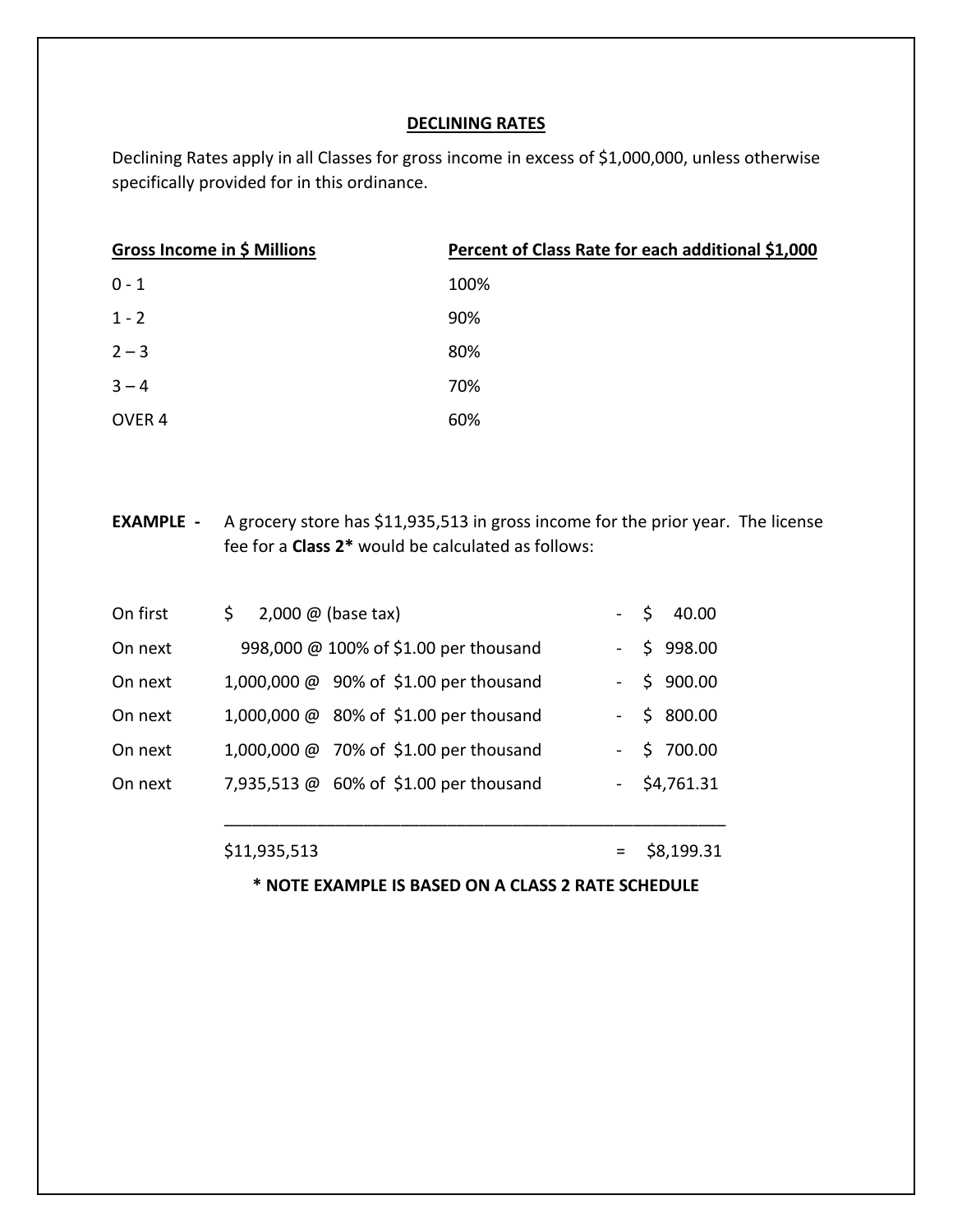#### **CLASS 8 RATES**

Each NAICS number designates a separate subclassification. The businesses in this section are treated as separate and individual subclasses due to provisions of state law, regulatory requirements, service burdens, tax equalization considerations, and other factors that are deemed sufficient to require individually determined rates. In accordance with state law, the Municipality also may provide for reasonable subclassifications for rates, described by an NAICS sector, subsector, or industry, that are based on particularized considerations as needed for economic stimulus or for the enhanced or disproportionate demands on municipal services or infrastructure.

Non-resident rates do not apply except where indicated.

#### **8.1 NAICS 230000 – Contractors, Construction, All Types** [Non-resident rates apply].

Resident rates, for contractors having a permanent place of business within the Municipality:

Non-resident rates apply to contractors that do not have a permanent place of business within the Municipality. A trailer at the construction site or structure in which the contractor temporarily resides is not a permanent place of business under this ordinance.

No contractor shall be issued a business license until all state and municipal qualification examination and trade license requirements have been met. Each contractor shall post a sign in plain view on each job identifying the contractor with the job.

Sub-contractors shall be licensed on the same basis as general or prime contractors for the same job. No deductions shall be made by a general or prime contractor for value of work performed by a sub-contractor.

No contractor shall be issued a business license until all performance and indemnity bonds required by the Building Code have been filed and approved. Zoning permits must be obtained when required by the Zoning Ordinance.

Each prime contractor shall file with the License Official a list of sub-contractors furnishing labor or materials for each project.

For licenses issued on a per-job basis, the total tax for the full amount of the contract shall be paid prior to commencement of work and shall entitle the contractor to complete the job without regard to the normal license expiration date. An amended report shall be filed for each new job and the appropriate additional license fee per \$1,000 of the contract amount shall be paid prior to commencement of new work. Only one base tax shall be paid in a license year. Licensees holding a per-job license shall file, by each April 30 during the continuation of the construction project, a statement of compliance, including but not limited to a revised estimate of the value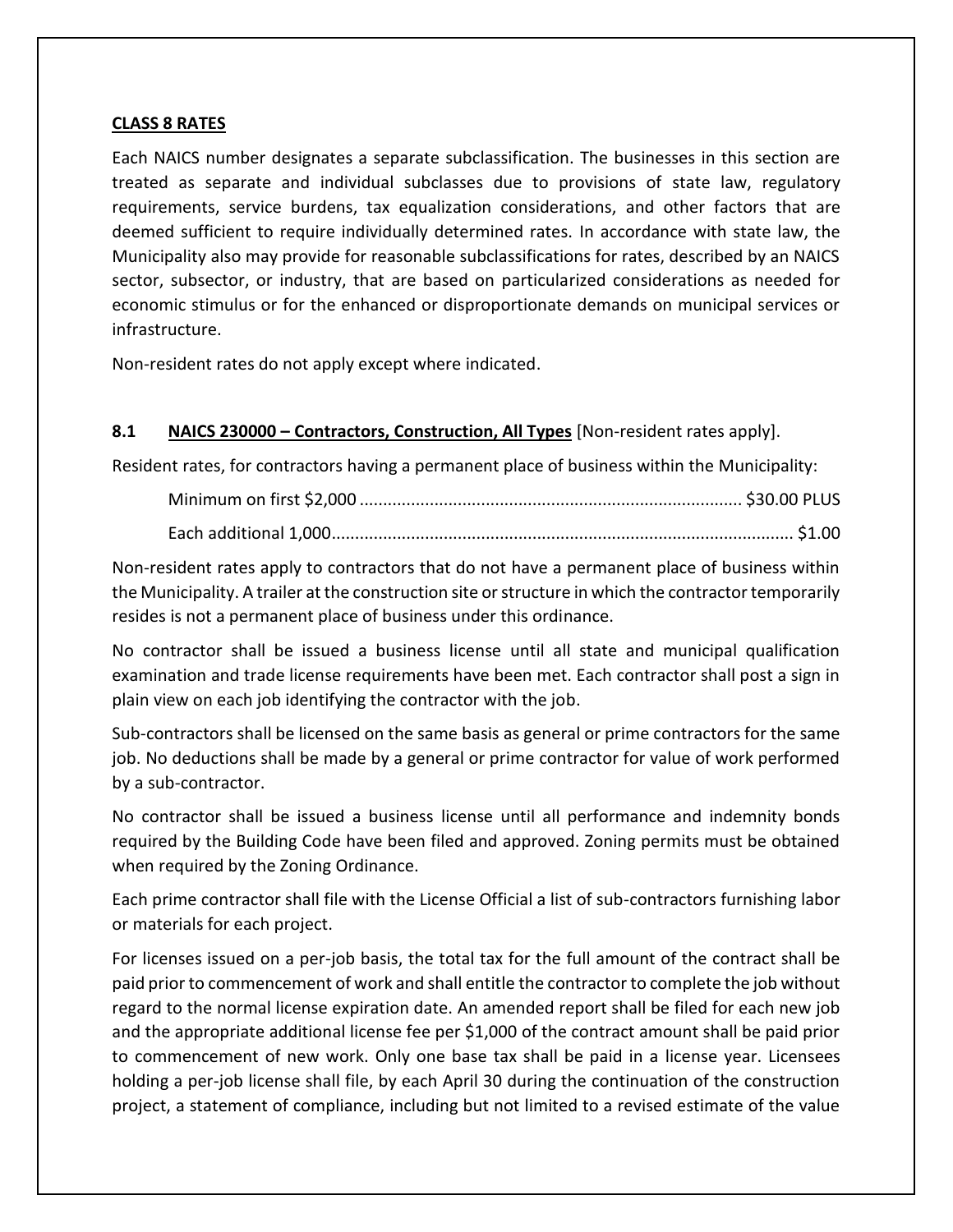of the contract. If any revised estimate of the final value of such project exceeds the amount for which the business license was issued, the licensee shall be required to pay a license fee at the then-prevailing rate on the excess amount.

## **8.2 NAICS 482 – Railroad Companies** (See S.C. Code § 12-23-210).

## **8.3 NAICS 517311, 517312 – Telephone Companies.**

With respect to "retail telecommunications services" as defined in S. C. Code § 58-9-2200, the Municipality participates in a collections program administered by the Municipal Association of South Carolina. The Municipality has approved participation in the collections program by separate ordinance (the "Telecommunications Collections Ordinance"). The rates, terms, conditions, dates, penalties, appeals process, and other details of the business license applicable to retail telecommunications services are set forth in the Telecommunications Collections Ordinance.

## **8.4 NAICS 5241 and 5242 – Insurance Companies and Brokers:**

Independent agents and their employees are subject to a business license tax based on their natural class. With respect to insurers subject to license fees and taxes under Chapter 7 of Title 38 and to brokers under Chapter 45 of Title 38, the Municipality participates in a collections program administered by the Municipal Association of South Carolina. The Municipality has approved participation in the collections program by separate ordinance (the "Insurers and Brokers Collections Ordinance"). The rates, terms, conditions, dates, penalties, appeals process, and other details of the business license applicable to insurers and brokers are set forth in the Insurers and Brokers Collections Ordinance.

**8.51 NAICS 713120 – Amusement Machines, coin operated (except gambling).** Music machines, juke boxes, kiddy rides, video games, pin tables with levers, and other amusement machines with or without free play feature licensed by SC Department of Revenue pursuant to S.C. Code §12-21-2720(A)(1) and (A)(2) **[Type I and Type II]**.

For operation of all machines (not on gross income), pursuant to S.C. Code §12-21-2746:

Distributors that sell or lease machines and are not licensed by the state as an operator pursuant to §12-21-2728 are not subject to Subclass 8.51.

**8.52 NAICS 713290 – Amusement Machines, coin operated, non-payout.** Amusement machines of the non-payout type or in-line pin game licensed by SC Department of Revenue pursuant to S.C. Code §12-21-2720(A)(3) **[Type III].**

For operation of all machines (not on gross income), pursuant to S.C. Code §12-21-2720(B):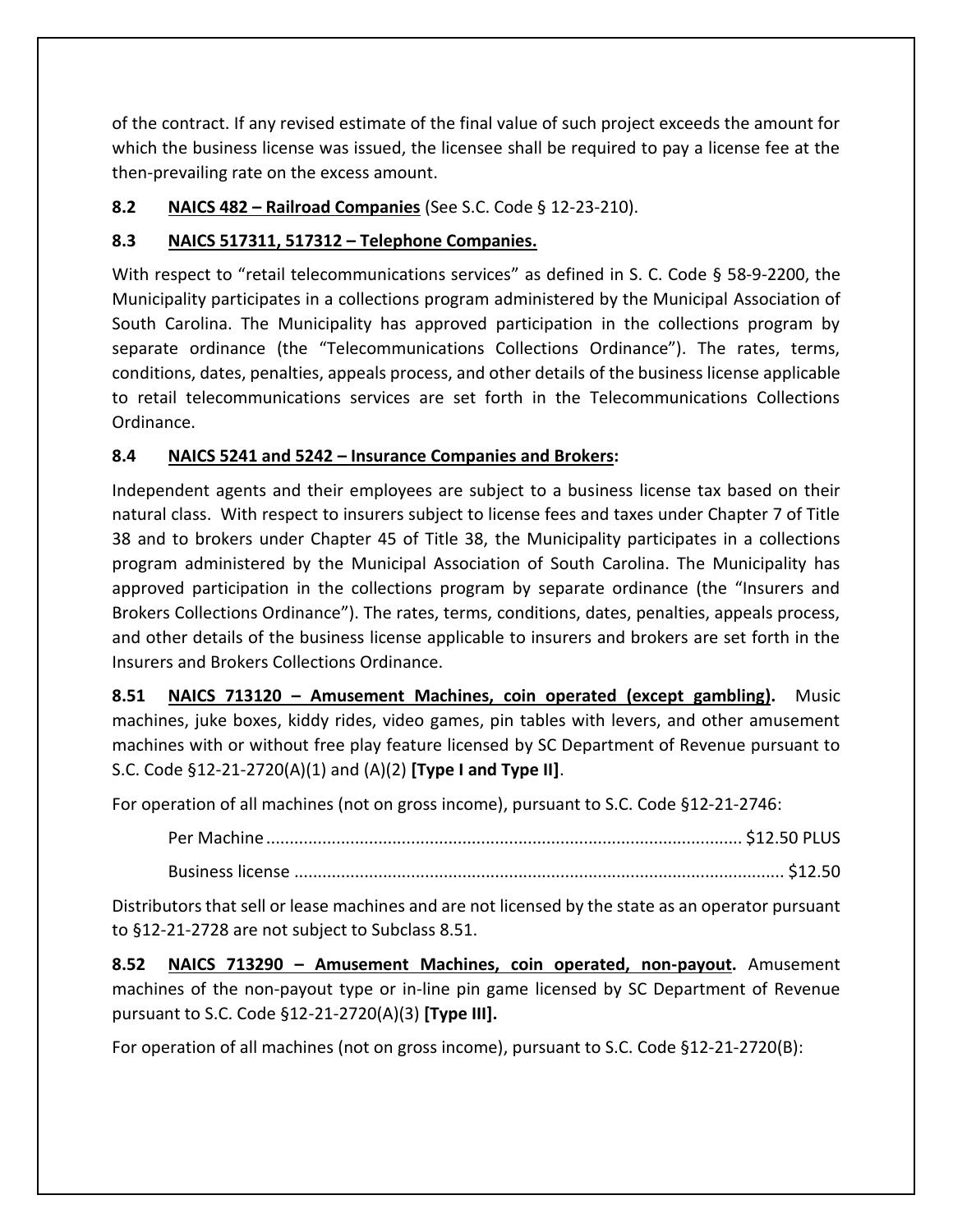Per Machine.................................................................................................... \$180.00 PLUS Business license ......................................................................................................... \$12.50

Distributors that sell or lease machines and are not licensed by the state as an operator pursuant to §12-21-2728 are not subject to Subclass 8.52.

**9.3 NAICS 441110, 441120 - Automobile Dealers.** This industry group comprises establishments engaged in retailing new and used automobiles and light trucks, such as sport utility vehicles, and passenger / cargo vans. Retailing includes combination with activities, such as repair services, retailing used cars, and selling replacement parts and accessories.

**9.41 NAICS 4543 - Direct Selling Establishments.** This industry group establishments primarily engaged in non-store retailing (except electronic, mail-order, or vending machine sales). These establishments typically go to the customers location rather than the customer coming to them (door-to-door sales, home parties, etc.).